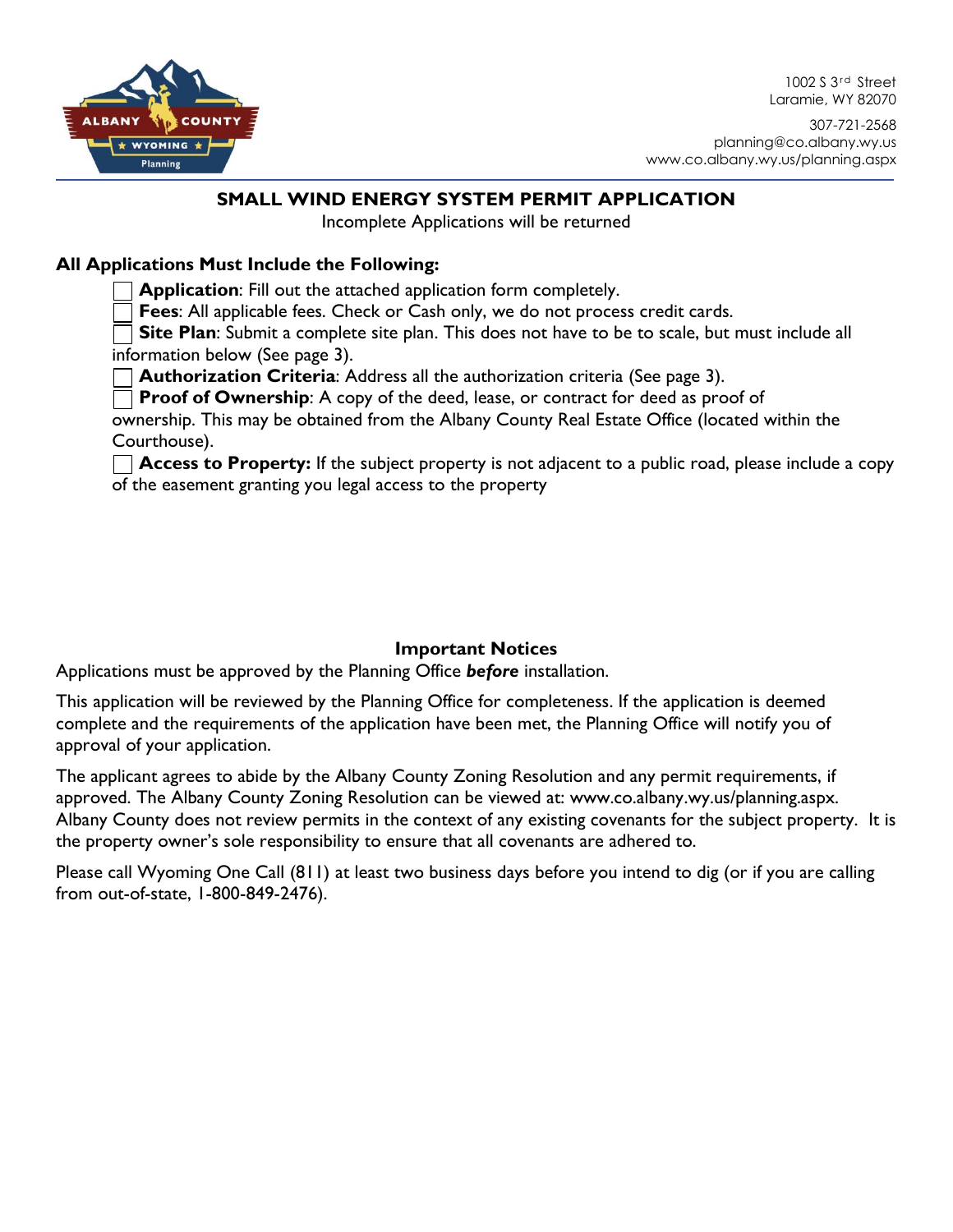### **SMALL WIND ENERGY SYSTEM PERMIT APPLICATION**

Incomplete Applications will be returned

| Applicant                           |      |           |       |            |  |  |  |
|-------------------------------------|------|-----------|-------|------------|--|--|--|
| <b>Mailing Address</b>              |      |           |       |            |  |  |  |
| City                                |      | <b>ST</b> |       | <b>ZIP</b> |  |  |  |
| Phone                               | Cell |           | Email |            |  |  |  |
|                                     |      |           |       |            |  |  |  |
| Owner (If different than applicant) |      |           |       |            |  |  |  |
| <b>Mailing Address</b>              |      |           |       |            |  |  |  |
| City                                |      | <b>ST</b> |       | <b>ZIP</b> |  |  |  |
|                                     |      |           |       |            |  |  |  |
| Site Address or Legal Description   |      |           |       |            |  |  |  |
| City                                |      | ST        |       | <b>ZIP</b> |  |  |  |

# **APPLICATION SIGNATURES AND ACCESS PERMISSION Right to ingress property for assessment, evaluation and inspections.**

I hereby grant authorized Albany County Personnel the right to enter onto this said land for any and all inspection purposes necessary to exercise this permit. I certify, to the best of my knowledge, that all information submitted with this application is true and correct.

| Owner Signature (Required):   | Date: |  |
|-------------------------------|-------|--|
| <b>Printed Name of Owner:</b> |       |  |
| Applicant Signature:          | Date: |  |
| Printed Name of Applicant:    |       |  |

### **APPLICATION FEES**

| Small Wind Energy System Permit | \$100.00 |
|---------------------------------|----------|

|                     | FOR OFFICE USE ONLY: |  |    |  |  |                 |                 |  |
|---------------------|----------------------|--|----|--|--|-----------------|-----------------|--|
| <b>SWET</b>         |                      |  |    |  |  |                 | CHECK#          |  |
| PIN#                | $05 -$               |  |    |  |  | ZONING:         | <b>RECEIPT#</b> |  |
| <b>SITE ADDRESS</b> |                      |  |    |  |  | <b>RECEIVED</b> |                 |  |
|                     | MAP REFERENCE        |  | n- |  |  | 0t              | <b>BCC DATE</b> |  |